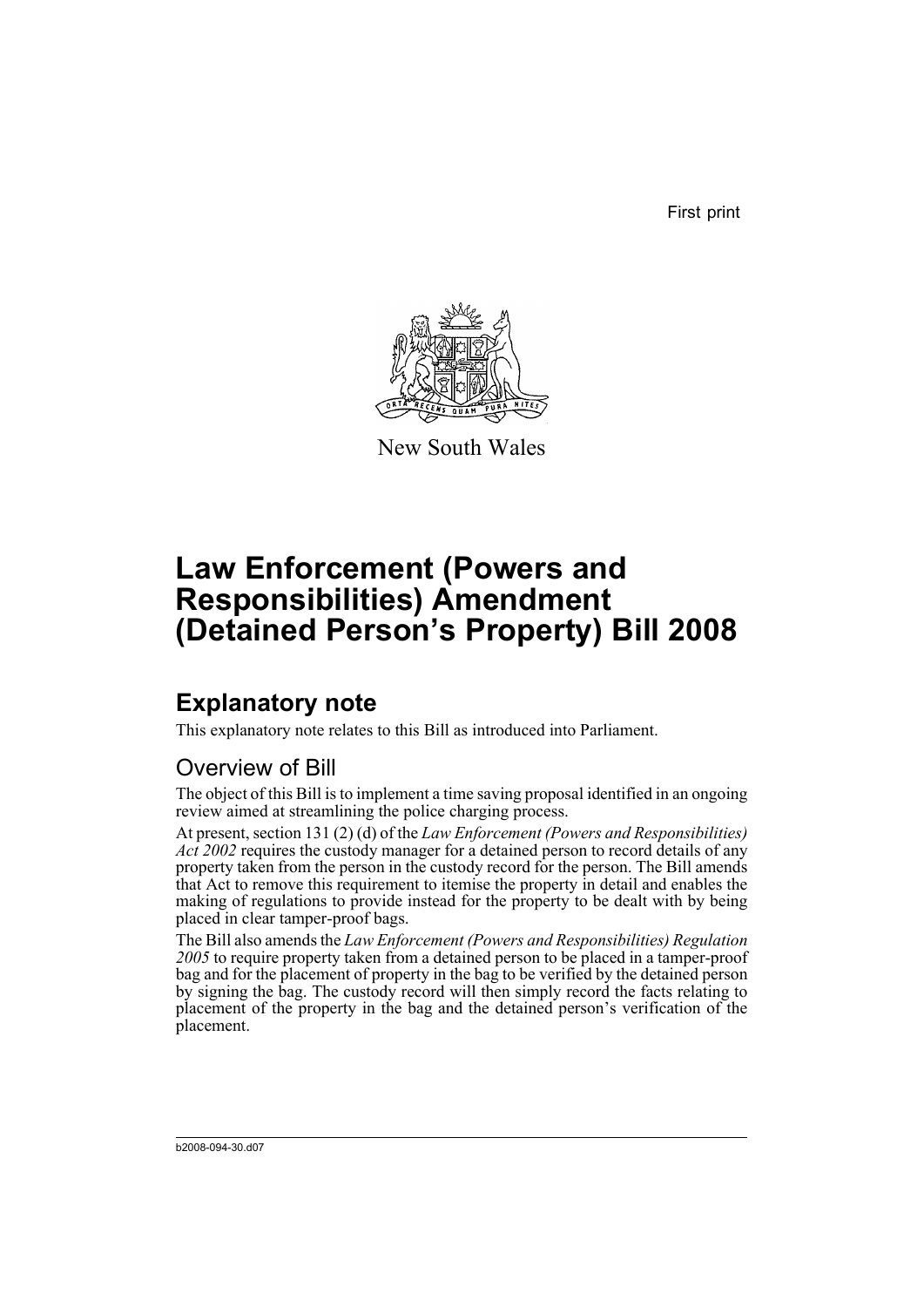Explanatory note

### Outline of provisions

**Clause 1** sets out the name (also called the short title) of the proposed Act.

**Clause 2** provides for the commencement of the proposed Act on a day to be appointed by proclamation.

**Clause 3** is a formal provision that gives effect to the amendments to the *Law Enforcement (Powers and Responsibilities) Act 2002* set out in Schedule 1.

**Clause 4** is a formal provision that gives effect to the amendments to the *Law Enforcement (Powers and Responsibilities) Regulation 2005* set out in Schedule 2.

**Clause 5** provides for the repeal of the proposed Act after all the amendments made by the proposed Act have commenced. Once the amendments have commenced the proposed Act will be spent and section 30 of the *Interpretation Act 1987* provides that the repeal of an amending Act does not affect the amendments made by that Act.

### **Schedule 1 Amendment of Law Enforcement (Powers and Responsibilities) Act 2002**

**Schedule 1** contains the amendments to the *Law Enforcement (Powers and Responsibilities) Act 2002* described in the Overview above.

### **Schedule 2 Amendment of Law Enforcement (Powers and Responsibilities) Regulation 2005**

**Schedule 2** contains the amendments to the *Law Enforcement (Powers and Responsibilities) Regulation 2005* described in the Overview above.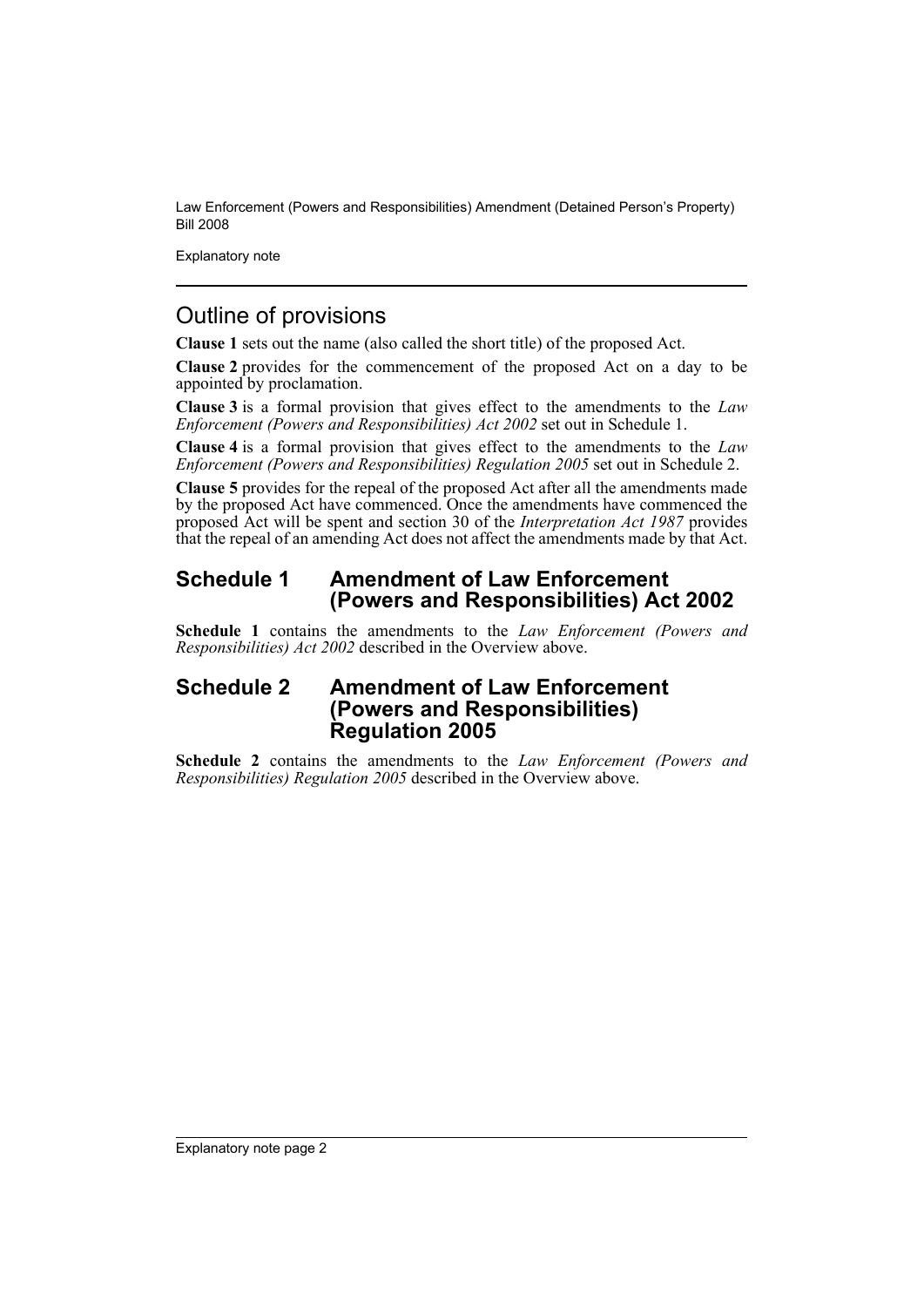First print



New South Wales

# **Law Enforcement (Powers and Responsibilities) Amendment (Detained Person's Property) Bill 2008**

## **Contents**

|            |                                                                               | Page |
|------------|-------------------------------------------------------------------------------|------|
| 1          | Name of Act                                                                   |      |
|            | Commencement                                                                  | 2    |
| 3          | Amendment of Law Enforcement (Powers and<br>Responsibilities) Act 2002 No 103 | 2    |
| 4          | Amendment of Law Enforcement (Powers and<br>Responsibilities) Regulation 2005 | 2    |
| 5          | Repeal of Act                                                                 | 2    |
| Schedule 1 | Amendment of Law Enforcement (Powers and<br>Responsibilities) Act 2002        | 3    |
| Schedule 2 | Amendment of Law Enforcement<br>(Powers and Responsibilities) Regulation 2005 |      |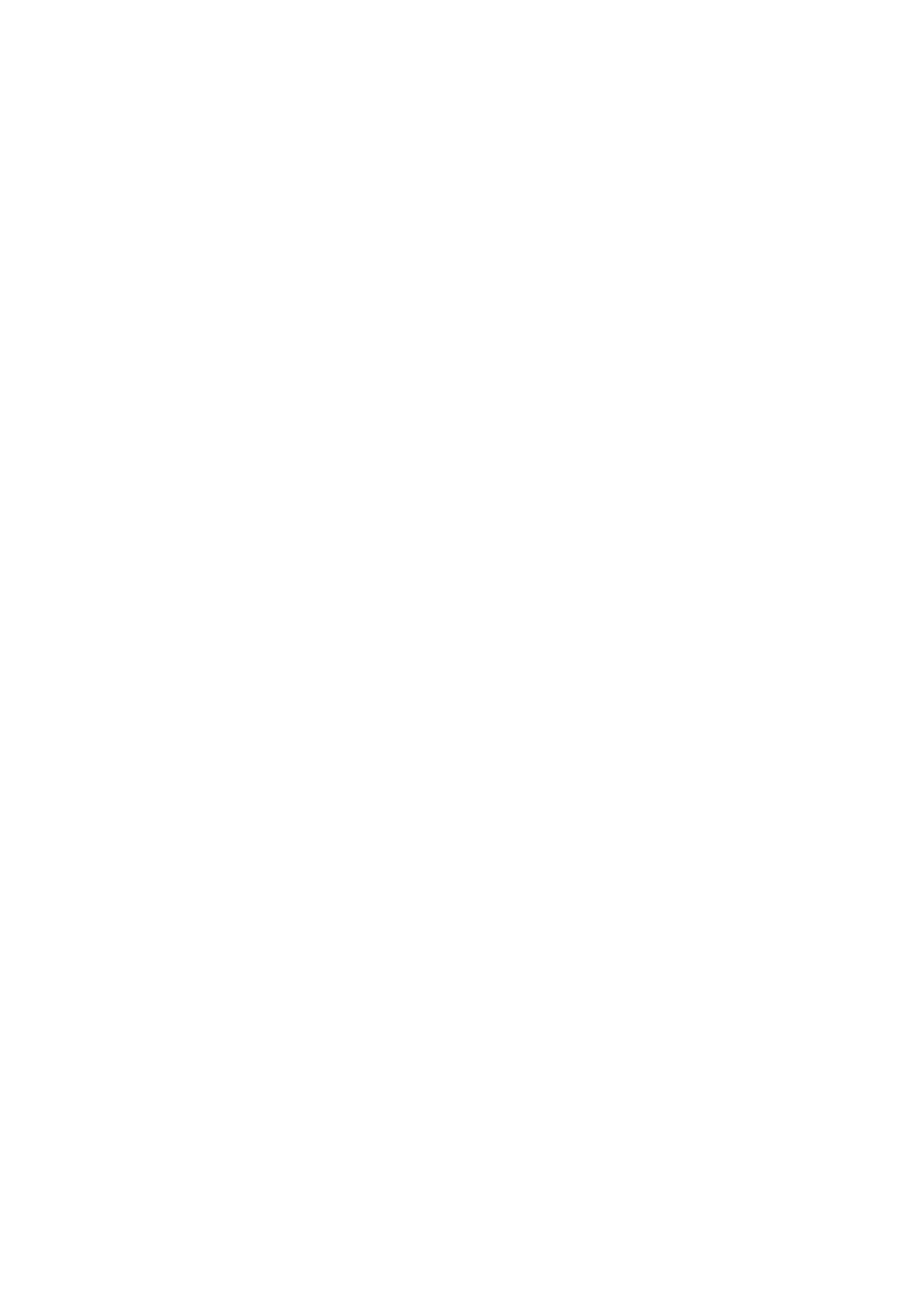

New South Wales

# **Law Enforcement (Powers and Responsibilities) Amendment (Detained Person's Property) Bill 2008**

No , 2008

### **A Bill for**

An Act to amend the *Law Enforcement (Powers and Responsibilities) Act 2002* to make further provision with respect to custody of a detained person's property; and to make related amendments.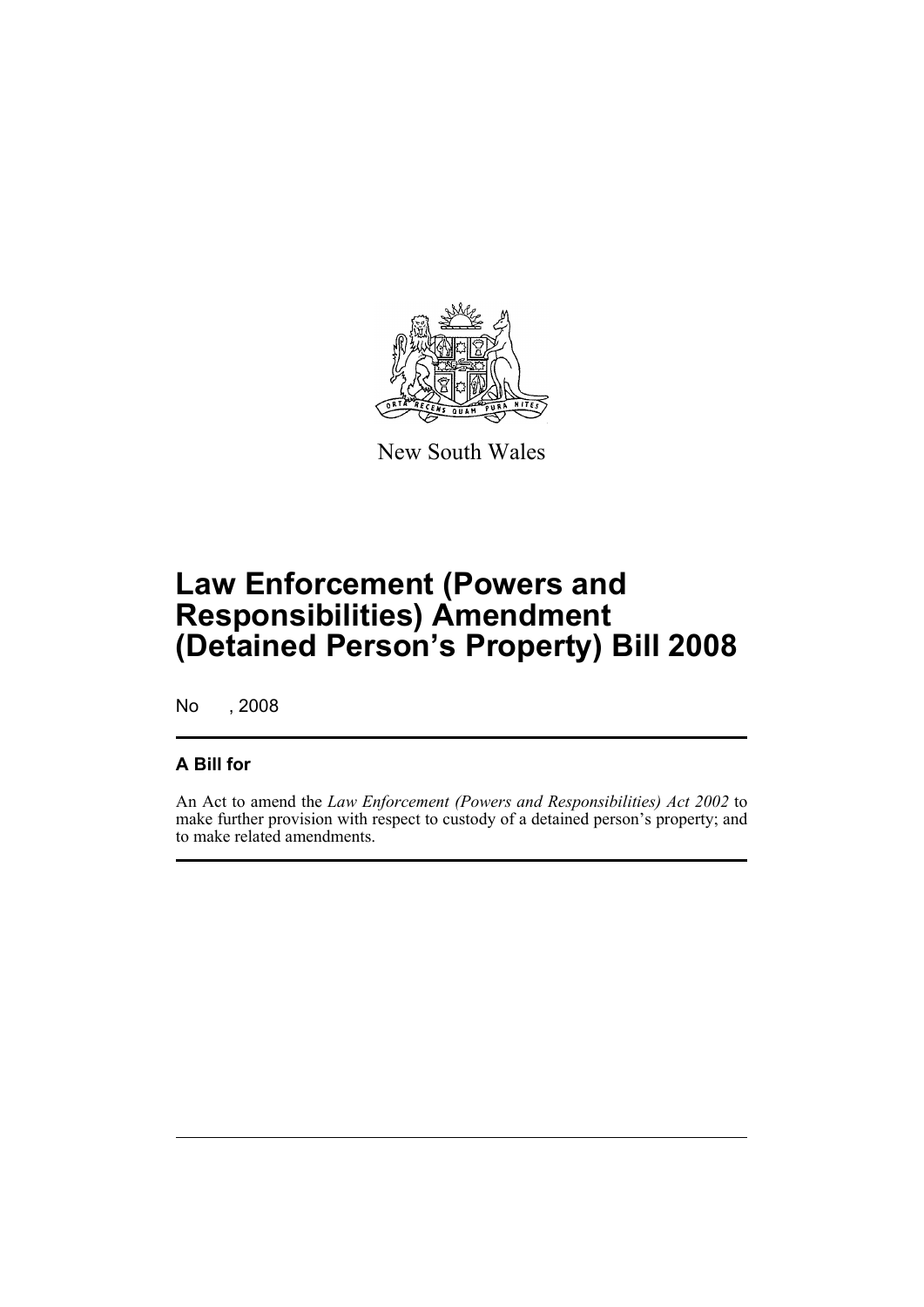<span id="page-5-4"></span><span id="page-5-3"></span><span id="page-5-2"></span><span id="page-5-1"></span><span id="page-5-0"></span>

|              |               | The Legislature of New South Wales enacts:                                                                                                        | $\mathbf{1}$                 |
|--------------|---------------|---------------------------------------------------------------------------------------------------------------------------------------------------|------------------------------|
| 1            |               | Name of Act                                                                                                                                       | 2                            |
|              |               | This Act is the Law Enforcement (Powers and Responsibilities)<br>Amendment (Detained Person's Property) Act 2008.                                 | 3<br>$\overline{\mathbf{4}}$ |
| $\mathbf{2}$ |               | <b>Commencement</b>                                                                                                                               | 5                            |
|              |               | This Act commences on a day to be appointed by proclamation.                                                                                      | 6                            |
| 3            | <b>No 103</b> | Amendment of Law Enforcement (Powers and Responsibilities) Act 2002                                                                               | $\overline{7}$<br>8          |
|              |               | The Law Enforcement (Powers and Responsibilities) Act 2002 is<br>amended as set out in Schedule 1.                                                | 9<br>10                      |
| 4            |               | <b>Amendment of Law Enforcement (Powers and Responsibilities)</b><br><b>Regulation 2005</b>                                                       | 11<br>12                     |
|              |               | The Law Enforcement (Powers and Responsibilities) Regulation 2005<br>is amended as set out in Schedule 2.                                         | 13<br>14                     |
| 5            |               | <b>Repeal of Act</b>                                                                                                                              | 15                           |
|              | (1)           | This Act is repealed on the day following the day on which this Act<br>commences.                                                                 | 16<br>17                     |
|              | (2)           | The repeal of this Act does not, because of the operation of section 30<br>of the Interpretation Act 1987, affect any amendment made by this Act. | 18<br>19                     |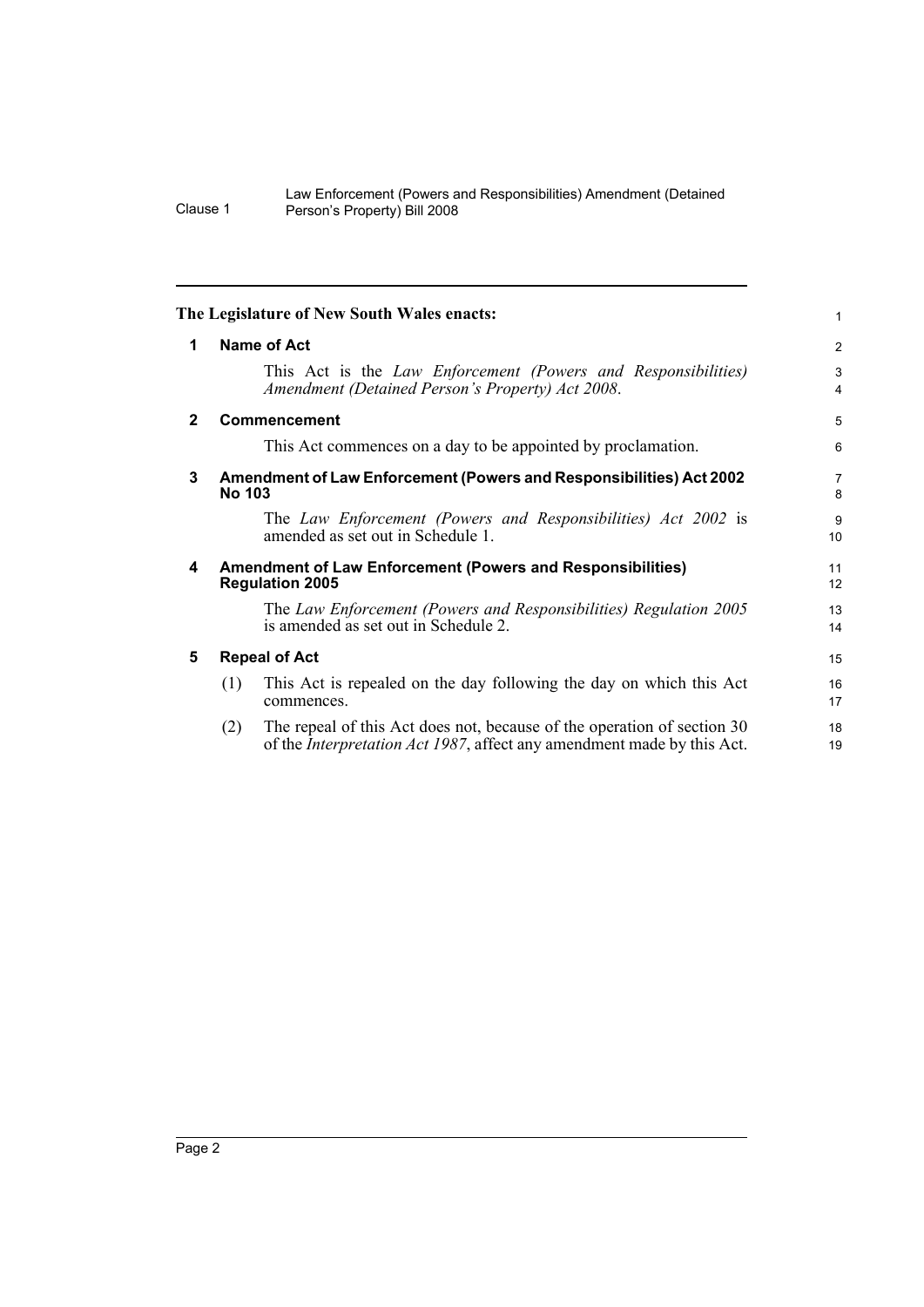Amendment of Law Enforcement (Powers and Responsibilities) Act 2002 Schedule 1

### <span id="page-6-0"></span>**Schedule 1 Amendment of Law Enforcement (Powers and Responsibilities) Act 2002**

|     |      | (Section 3)                                                      | 3  |
|-----|------|------------------------------------------------------------------|----|
| [1] |      | Section 131 Custody records to be maintained                     | 4  |
|     |      | Omit section 131 $(2)$ $(d)$ .                                   | 5  |
| [2] |      | <b>Section 131A</b>                                              | 6  |
|     |      | Insert after section 131:                                        | 7  |
|     | 131A | Dealing with property taken from detained person                 | 8  |
|     |      | The custody manager for a detained person must ensure that any   | 9  |
|     |      | property taken from that person is dealt with in accordance with | 10 |
|     |      | the regulations.                                                 | 11 |

1 2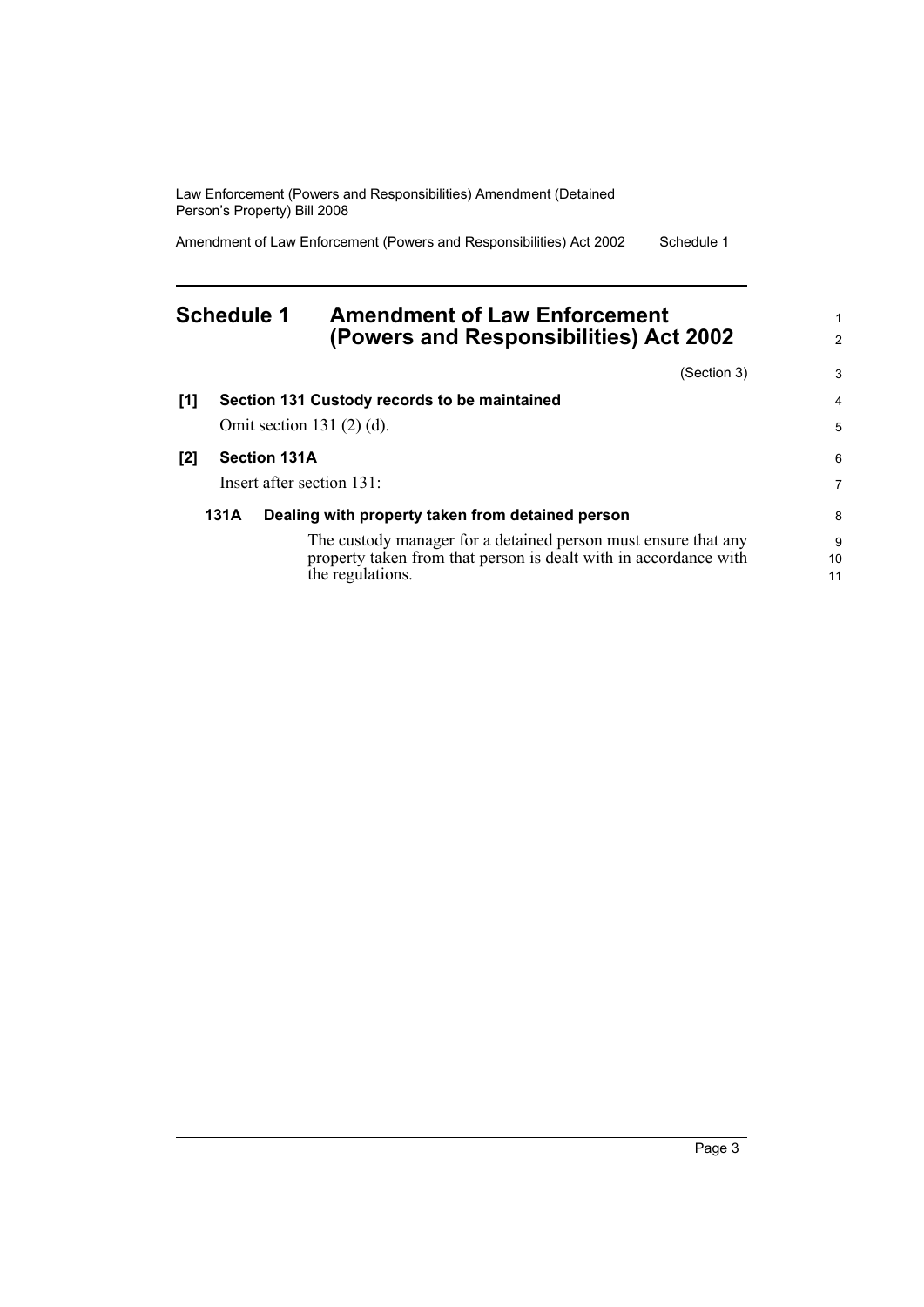Schedule 2 Amendment of Law Enforcement (Powers and Responsibilities) Regulation 2005

### <span id="page-7-0"></span>**Schedule 2 Amendment of Law Enforcement (Powers and Responsibilities) Regulation 2005**

(Section 4)

1  $\mathfrak{p}$ 3

4 5 6

#### **[1] Clause 17A**

Insert after clause 17:

#### **17A Dealing with detained person's property**

- (1) The custody manager for a detained person must ascertain what property the person has with the person when he or she comes into the police station or other place of detention concerned, or had taken from him or her on arrest, and must arrange for safekeeping of the property if it remains at the police station or other place of detention.
- (2) The custody manager must ensure that all property taken from the detained person is placed in a clear tamper-proof bag of a kind approved by the Commissioner for the purposes of this clause.
- (3) The property must be placed in the bag under camera surveillance in so far as it is practicable to do so.
- (4) Unless the detained person is intoxicated or there are other circumstances that make it impossible to do so, the custody manager must ask the detained person to verify that all property taken from the person has been placed in the bag by signing and dating the bag in the manner approved by the Commissioner for the purposes of this clause.
- (5) The Commissioner may enter into a memorandum of understanding with the Commissioner of Corrective Services with respect to the use of tamper-proof bags under this clause.

#### **[2] Clause 21 Additional matters to be recorded in custody record**

Insert after clause 21 (1) (i):

- (j) if any property was taken from the person—the date and time that the property was placed in a tamper-proof bag in accordance with clause 17A,
- (k) the date and time the person verified placement of his or her property in the tamper-proof bag when requested to do so under clause 17A  $(\overline{4})$  or, if the person refused to verify placement, the fact that the person refused to do so and the reasons (if any) that the person gave for refusing,